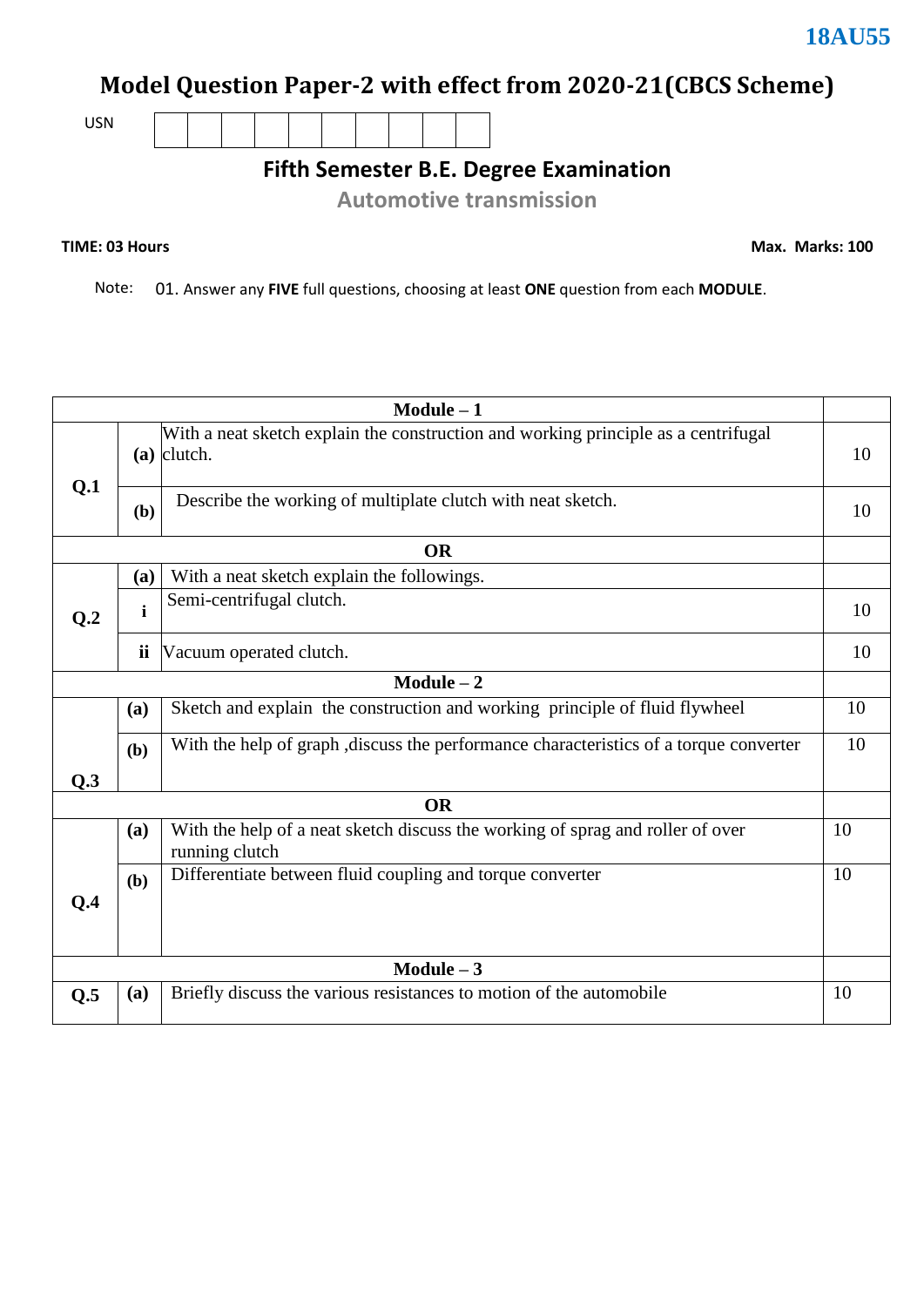# **18AU55**

|             | Describe the variation of tractive effort and total resistance with the speed of the 10<br>(b)<br>vehicle with the help of graph         |                                                                                                                                                                                                                                                                                                                                                       |    |  |  |  |  |
|-------------|------------------------------------------------------------------------------------------------------------------------------------------|-------------------------------------------------------------------------------------------------------------------------------------------------------------------------------------------------------------------------------------------------------------------------------------------------------------------------------------------------------|----|--|--|--|--|
|             |                                                                                                                                          |                                                                                                                                                                                                                                                                                                                                                       |    |  |  |  |  |
|             |                                                                                                                                          |                                                                                                                                                                                                                                                                                                                                                       |    |  |  |  |  |
| <b>OR</b>   |                                                                                                                                          |                                                                                                                                                                                                                                                                                                                                                       |    |  |  |  |  |
|             | <b>(a)</b>                                                                                                                               | Explain the following terms in detail: i) Acceleration ii) Gradeability iii) Drawbar pull.                                                                                                                                                                                                                                                            | 10 |  |  |  |  |
| Q.6         | Describe the various of tractive effort and total resistances with the speed of the 10<br>( <b>b</b> )<br>vehicle with the help of graph |                                                                                                                                                                                                                                                                                                                                                       |    |  |  |  |  |
|             |                                                                                                                                          | $Module - 4$                                                                                                                                                                                                                                                                                                                                          |    |  |  |  |  |
|             | <b>(a)</b>                                                                                                                               | Briefly explain the principle of simple epicyclic gear train with sketch. Show that more<br>number of gear ratios are possible from it.                                                                                                                                                                                                               | 10 |  |  |  |  |
| Q.7         | (b)                                                                                                                                      | The input shaft of an epicyclic type of gearbox has two sun wheel each with 25 teeth<br>splined to the shaft. Their corresponding annular ring have 100 teeth each. The output<br>shaft has a sun running free on that shaft with 40 teeth, while the corresponding annular<br>ring has 80 teeth .Calculate the first, second and reverse gear ratios | 10 |  |  |  |  |
|             |                                                                                                                                          | <b>OR</b>                                                                                                                                                                                                                                                                                                                                             |    |  |  |  |  |
|             | (a)                                                                                                                                      | What is overdrive? Explain its use in automobile.                                                                                                                                                                                                                                                                                                     | 10 |  |  |  |  |
| Q.8         | Explain the working principle of a Wilson planetary transmission system with a neat<br>(b)<br>sketch.                                    |                                                                                                                                                                                                                                                                                                                                                       |    |  |  |  |  |
| Module $-5$ |                                                                                                                                          |                                                                                                                                                                                                                                                                                                                                                       |    |  |  |  |  |
|             | (a)                                                                                                                                      | With a neat diagram, explain the working of Borg Warner automatic transmission 10<br>system.                                                                                                                                                                                                                                                          |    |  |  |  |  |
| Q.9         | ( <b>b</b> )                                                                                                                             | What are the limitation and advantages of hydrostatic drives.                                                                                                                                                                                                                                                                                         | 10 |  |  |  |  |
| <b>OR</b>   |                                                                                                                                          |                                                                                                                                                                                                                                                                                                                                                       |    |  |  |  |  |
|             | (a)                                                                                                                                      | With a neat sketch, explain the working principle of Variable displacement pump.                                                                                                                                                                                                                                                                      | 10 |  |  |  |  |
| Q.10        | ( <b>b</b> )                                                                                                                             | Discuss the functioning of the hydraulic control in an epicyclic planetary gear system.                                                                                                                                                                                                                                                               | 10 |  |  |  |  |
|             |                                                                                                                                          |                                                                                                                                                                                                                                                                                                                                                       |    |  |  |  |  |

| Table showing the Bloom's Taxonomy Level, Course Outcome and Programme<br><b>Outcome</b> |            |                                           |                                 |                          |  |  |
|------------------------------------------------------------------------------------------|------------|-------------------------------------------|---------------------------------|--------------------------|--|--|
| <b>Question</b>                                                                          |            | <b>Bloom's Taxonomy Level</b><br>attached | <b>Course</b><br><b>Outcome</b> | <b>Programme Outcome</b> |  |  |
| Q.1                                                                                      | (a)        | L2                                        | CO 1                            | 1,2                      |  |  |
|                                                                                          | (b)        | L1                                        | CO1                             | 2,3                      |  |  |
| Q <sub>2</sub>                                                                           | $\rm(i)$   | L2                                        | CO1                             | 1,2                      |  |  |
|                                                                                          | (ii)       | L <sub>2</sub>                            | CO <sub>1</sub>                 | 1,2                      |  |  |
| Q.3                                                                                      | (a)        | L2                                        | CO1                             | 1,3                      |  |  |
|                                                                                          | (b) $ L2 $ |                                           | CO1                             | 1,2                      |  |  |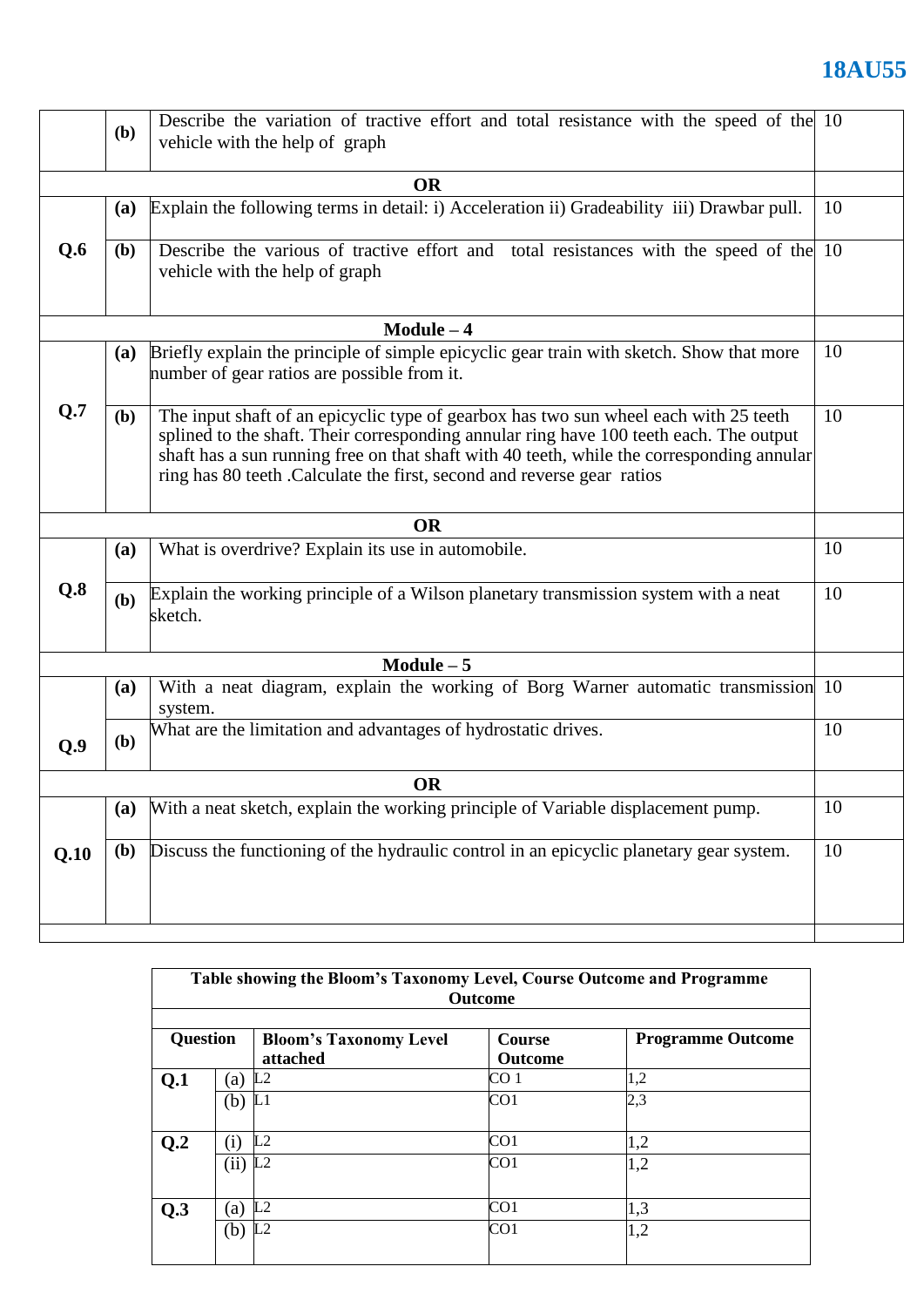| Q.4                         |     | (a) $\overline{L2}$                                                                         | CO <sub>1</sub>       | 1,3                     |  |  |  |
|-----------------------------|-----|---------------------------------------------------------------------------------------------|-----------------------|-------------------------|--|--|--|
|                             |     | $(b)$ L <sub>4</sub>                                                                        | CO <sub>1</sub>       | 2,3                     |  |  |  |
|                             |     |                                                                                             |                       |                         |  |  |  |
| Q.5                         |     | (a) $\overline{L3}$                                                                         | CO <sub>2</sub>       | 1,2                     |  |  |  |
|                             |     | $(b)$ L <sub>1</sub>                                                                        | CO <sub>2</sub>       | 1,3                     |  |  |  |
|                             |     |                                                                                             |                       |                         |  |  |  |
| Q.6                         | (a) | L2                                                                                          | CO <sub>2</sub>       | 1,2                     |  |  |  |
|                             |     | $(b)$ $\overline{L1}$                                                                       | CO <sub>2</sub>       | 1,2                     |  |  |  |
| Q.7                         |     | (a) $L2$                                                                                    | CO <sub>3</sub>       | 1,3                     |  |  |  |
|                             |     | (b) $\overline{L5}$                                                                         | CO <sub>3</sub>       | 1,2                     |  |  |  |
| Q.8                         |     | (a) $\overline{L1}$                                                                         | CO <sub>3</sub>       | 1,2                     |  |  |  |
|                             |     | (b) L2                                                                                      | CO <sub>3</sub>       | 2,3                     |  |  |  |
| Q.9                         | (a) | L2                                                                                          | CO <sub>4</sub>       | 1,2                     |  |  |  |
|                             |     | $(b)$ $\overline{L1}$                                                                       | CO <sub>4</sub>       | 1,2                     |  |  |  |
| Q.10                        | (a) | L2                                                                                          | CO <sub>4</sub>       | 1,3                     |  |  |  |
|                             |     | $(b)$ L <sub>3</sub>                                                                        | CO <sub>4</sub>       | 1,2                     |  |  |  |
|                             |     |                                                                                             |                       |                         |  |  |  |
| Lower order thinking skills |     |                                                                                             |                       |                         |  |  |  |
| Bloom's                     |     | Remembering(                                                                                | Understanding         | Applying (Application): |  |  |  |
| <b>Taxonomy</b>             |     | knowledge): $L_1$                                                                           | Comprehension): $L_2$ | $L_3$                   |  |  |  |
| <b>Levels</b>               |     | <b>Higher order thinking skills</b>                                                         |                       |                         |  |  |  |
|                             |     | Valuating (Evaluation): $L_5$<br>Creating (Synthesis): $L_6$<br>Analyzing (Analysis): $L_4$ |                       |                         |  |  |  |
|                             |     |                                                                                             |                       |                         |  |  |  |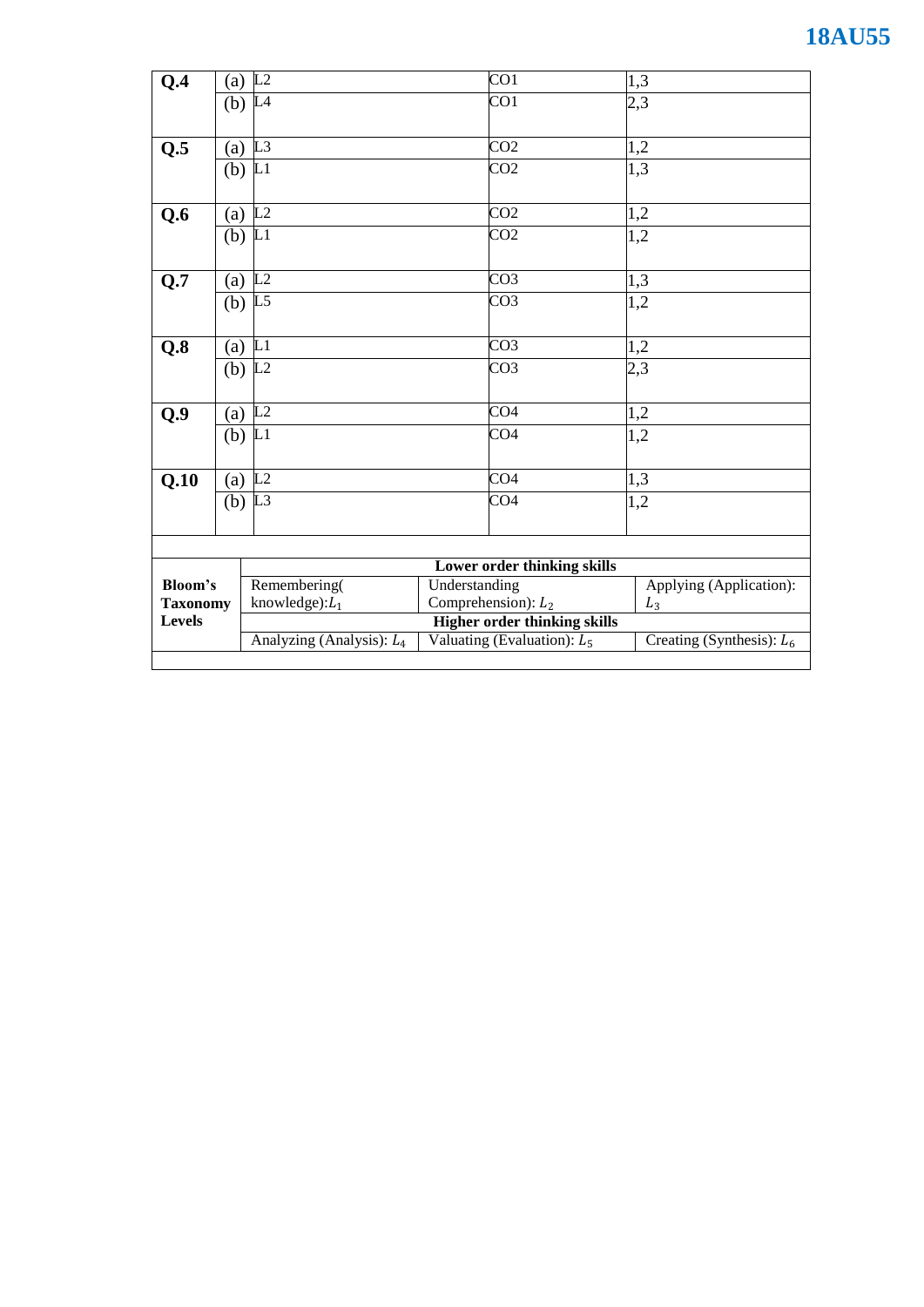## **Model Question Paper-1 with effect from 2020-21 (CBCS Scheme)**



### **Fifth Semester B.E. Degree Examination**

**Automotive transmission**

### **TIME: 03 Hours**

**Max. Marks: 100**

Note: 02. Answer any **FIVE** full questions, choosing at least **ONE** question from each **MODULE**.

| $Module - 1$   |              |                                                                                                   |    |  |  |  |  |
|----------------|--------------|---------------------------------------------------------------------------------------------------|----|--|--|--|--|
|                | (a)          | What is the need of a clutch? What are the requirements of a good clutch?                         | 10 |  |  |  |  |
| Q.1            | (b)          | With a neat sketch explain the construction and working principle as a centrifugal<br>clutch      | 10 |  |  |  |  |
|                |              | <b>OR</b>                                                                                         |    |  |  |  |  |
|                |              | With a neat sketch explain the followings.                                                        |    |  |  |  |  |
| Q <sub>0</sub> | $\mathbf{i}$ | Semi-centrifugal clutch.                                                                          | 10 |  |  |  |  |
|                | ii           | Vacuum operated clutch                                                                            | 10 |  |  |  |  |
|                |              | $Module - 2$                                                                                      |    |  |  |  |  |
|                | (a)          | Sketch and explain the construction and working principle of fluid flywheel.                      | 10 |  |  |  |  |
|                | (b)          | With the help of graph, discuss the performance characteristics of a torque converter.            | 10 |  |  |  |  |
|                | Q.3          |                                                                                                   |    |  |  |  |  |
|                |              | <b>OR</b>                                                                                         |    |  |  |  |  |
|                | (a)          | With the help of a neat sketch discuss the working of sprag and roller of over running<br>clutch. | 10 |  |  |  |  |
| Q.4            | (b)          | Differentiate between fluid coupling and torque converter.                                        | 10 |  |  |  |  |
|                | $Module - 3$ |                                                                                                   |    |  |  |  |  |
| Q.5            | (a)          | Briefly discuss the various resistances to motion of the automobile.                              | 10 |  |  |  |  |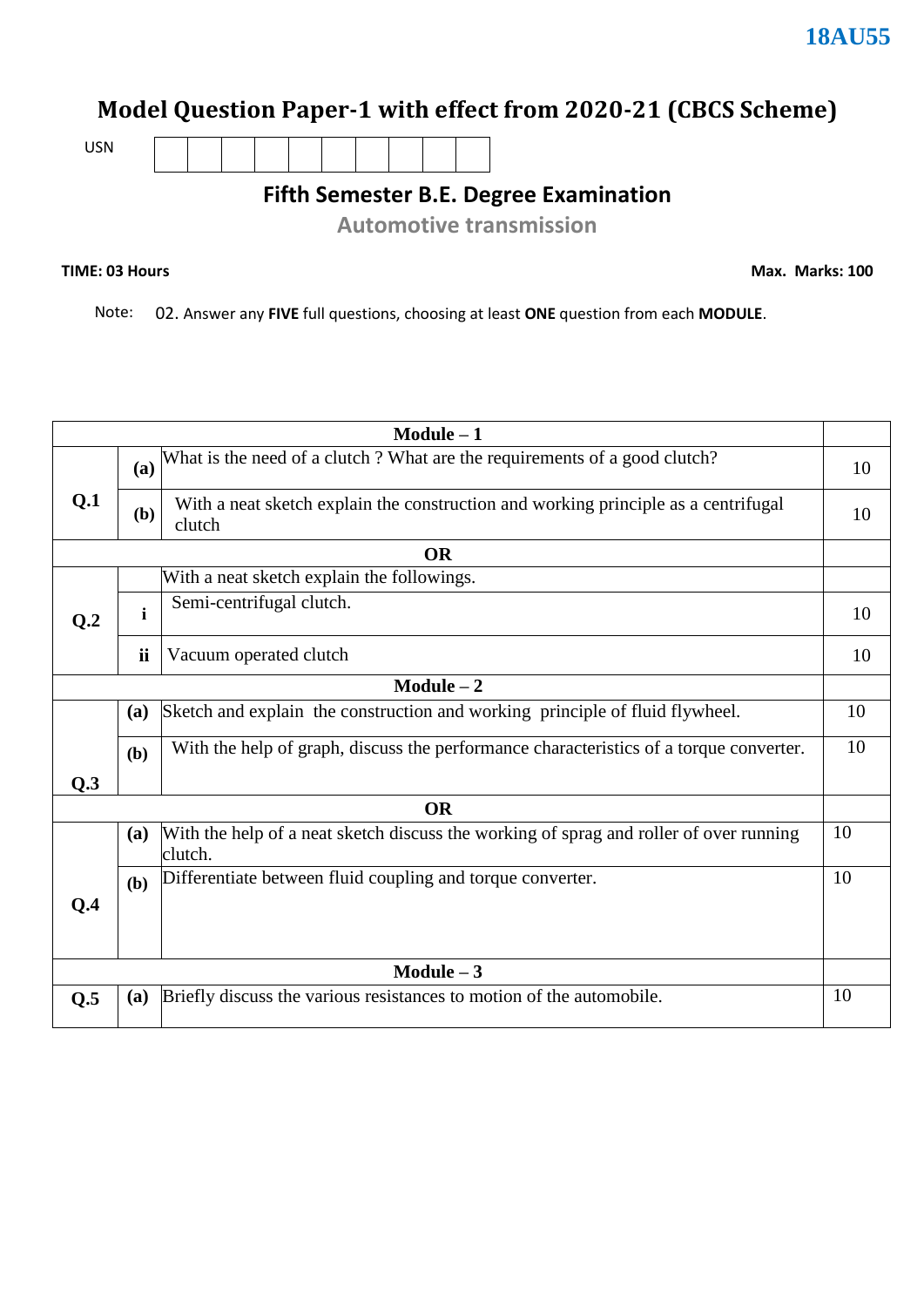# **18AU55**

|           | Describe the variation of tractive effort and total resistance with the speed of the 10<br>( <b>b</b> )<br>vehicle with the help of graph |                                                                                                                                                                                                                                                                                                                                                       |           |  |  |  |
|-----------|-------------------------------------------------------------------------------------------------------------------------------------------|-------------------------------------------------------------------------------------------------------------------------------------------------------------------------------------------------------------------------------------------------------------------------------------------------------------------------------------------------------|-----------|--|--|--|
|           |                                                                                                                                           |                                                                                                                                                                                                                                                                                                                                                       |           |  |  |  |
|           |                                                                                                                                           | <b>OR</b>                                                                                                                                                                                                                                                                                                                                             |           |  |  |  |
|           | (a)                                                                                                                                       | Explain the following terms in detail: i) Acceleration ii) Gradeability iii) Drawbar pull                                                                                                                                                                                                                                                             | -10<br>10 |  |  |  |
| Q.6       | Describe the various of tractive effort and total resistances with the speed of the vehicle<br>( <b>b</b> )<br>with the help of graph.    |                                                                                                                                                                                                                                                                                                                                                       |           |  |  |  |
|           |                                                                                                                                           | $Module - 4$                                                                                                                                                                                                                                                                                                                                          |           |  |  |  |
|           | (a)                                                                                                                                       | Briefly explain the principle of simple epicyclic gear train with sketch. Show that more<br>number of gear ratios are possible from it.                                                                                                                                                                                                               | 10        |  |  |  |
| Q.7       | ( <b>b</b> )                                                                                                                              | The input shaft of an epicyclic type of gearbox has two sun wheel each with 25 teeth<br>splined to the shaft. Their corresponding annular ring have 100 teeth each. The output<br>shaft has a sun running free on that shaft with 40 teeth, while the corresponding annular<br>ring has 80 teeth .Calculate the first, second and reverse gear ratios | 10        |  |  |  |
|           |                                                                                                                                           | <b>OR</b>                                                                                                                                                                                                                                                                                                                                             |           |  |  |  |
|           | (a)                                                                                                                                       | What is overdrive ?Explain its use in automobile                                                                                                                                                                                                                                                                                                      | 10        |  |  |  |
| Q.8       | (b)                                                                                                                                       | Explain the working principle of a Wilson planetary transmission system with a neat<br>sketch                                                                                                                                                                                                                                                         | 10        |  |  |  |
|           |                                                                                                                                           | $Module - 5$                                                                                                                                                                                                                                                                                                                                          |           |  |  |  |
|           | (a)                                                                                                                                       | With a neat diagram, explain the working of Borg Warner automatic transmission 10<br>system                                                                                                                                                                                                                                                           |           |  |  |  |
| Q.9       | (b)                                                                                                                                       | What are the limitation and advantages of hydrostatic drives.                                                                                                                                                                                                                                                                                         | 10        |  |  |  |
| <b>OR</b> |                                                                                                                                           |                                                                                                                                                                                                                                                                                                                                                       |           |  |  |  |
|           | (a)                                                                                                                                       | With a neat sketch, explain the working principle of Variable displacement pump.                                                                                                                                                                                                                                                                      | 10        |  |  |  |
| Q.10      | ( <b>b</b> )                                                                                                                              | Discuss the functioning of the hydraulic control in an epicyclic planetary gear system.                                                                                                                                                                                                                                                               | 10        |  |  |  |
|           |                                                                                                                                           |                                                                                                                                                                                                                                                                                                                                                       |           |  |  |  |